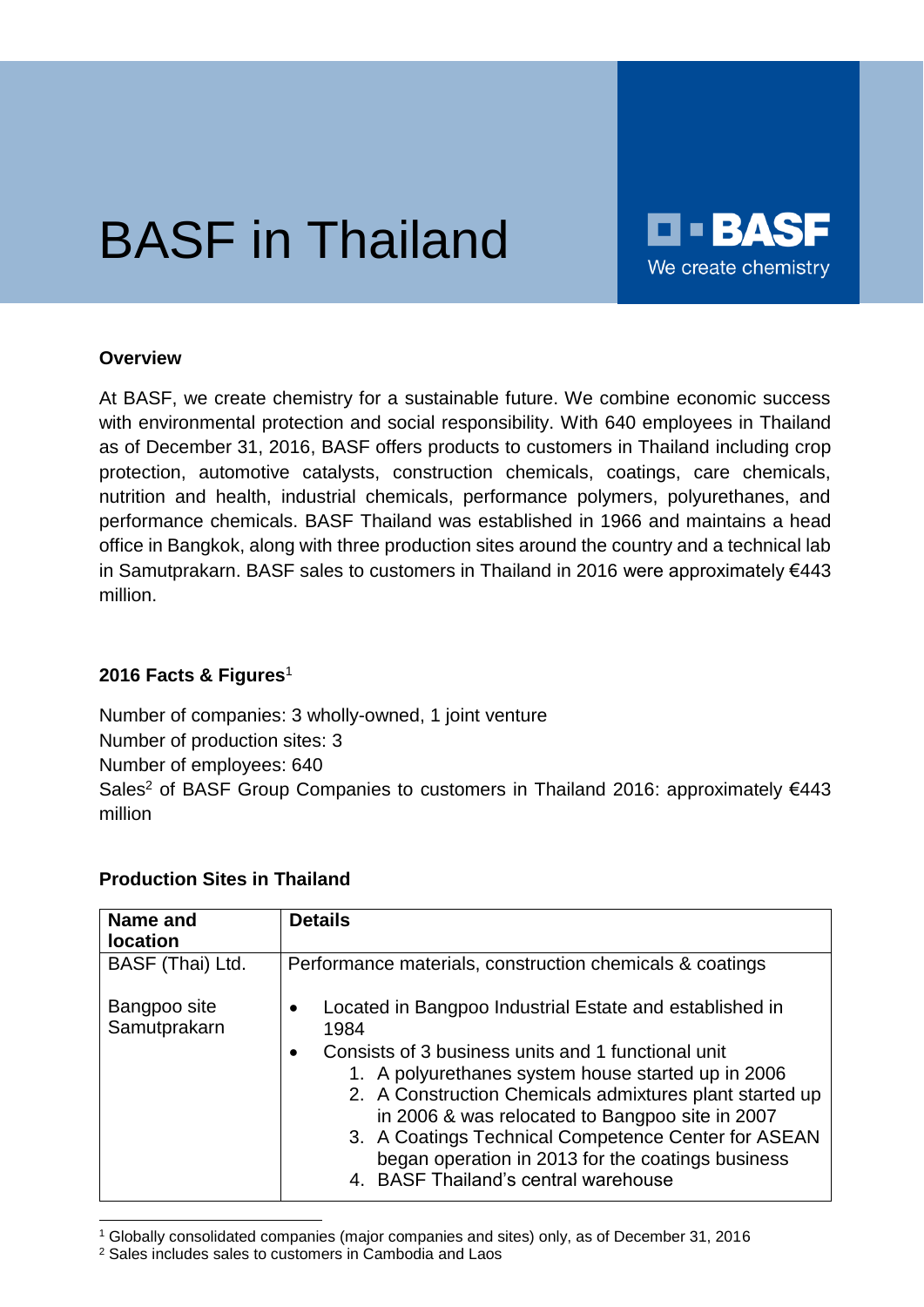| BASF (Thai) Ltd.                                                                                      | <b>Care Chemicals</b>                                                                                                                                                                                                                                                                                                       |
|-------------------------------------------------------------------------------------------------------|-----------------------------------------------------------------------------------------------------------------------------------------------------------------------------------------------------------------------------------------------------------------------------------------------------------------------------|
| Bangpakong site<br>Chonburi                                                                           | Manufactures and supplies Care Chemicals ingredients and<br>$\bullet$<br>specialties for the hair/body/oral care, home care, industrial<br>& institutional cleaning, and skin care market segments<br>Supplying care chemicals into Asia Pacific region<br>Established in 1980<br>Located in Amata Nakorn Industrial Estate |
| BASF (Thai) Ltd.                                                                                      | <b>Care Chemicals</b>                                                                                                                                                                                                                                                                                                       |
| Rayong site<br>Rayong                                                                                 | Manufactures superabsorbent polymers for the hygiene<br>$\bullet$<br>product market in Thailand and other countries in Asia<br>Established in 2000<br>$\bullet$<br>Located in Eastern Seaboard Industrial Estate                                                                                                            |
| <b>BASF Chemcat</b><br>(Thailand) Limited<br>(JV with N.E.<br>Chemcat<br>Corporation)<br>Rayong       | Automotive catalysts<br>A joint venture between BASF and N.E. Chemcat<br>$\bullet$<br>Corporation, established in 2007                                                                                                                                                                                                      |
| Thai Ethoxylate                                                                                       | <b>Fatty Alcohol Ethoxylate</b>                                                                                                                                                                                                                                                                                             |
| <b>Company Limited</b><br>(JV with PTT<br><b>Global Chemical</b><br><b>Public Company</b><br>Limited) | A joint venture between PTT Global Chemical Public<br>$\bullet$<br>Company Limited, established in 2005                                                                                                                                                                                                                     |
| Rayong                                                                                                |                                                                                                                                                                                                                                                                                                                             |

## **Community**

- **BASF Kids' Lab:** BASF contributes to science education through its interactive and fun-filled experiments at BASF Kids' Lab. The annual program has attracted more than 8,000 primary students in Thailand to take part since 2003. In 2016, over 900 students from 30 primary schools in Bangkok participated in the "Keep Cool" and "Skin Loves Sun" experiments.
- **Community outreach programs:** Annual scholarships for chemistry students, books & stationery & essentials donation for schools nearby production sites, and social contribution projects focusing on food, energy, and urban living, such as Sustainable Farm for Students' Lunch, Water for Life, Sustainable Renewable Energy – Biogas, and Play & Learn to Grow Up.